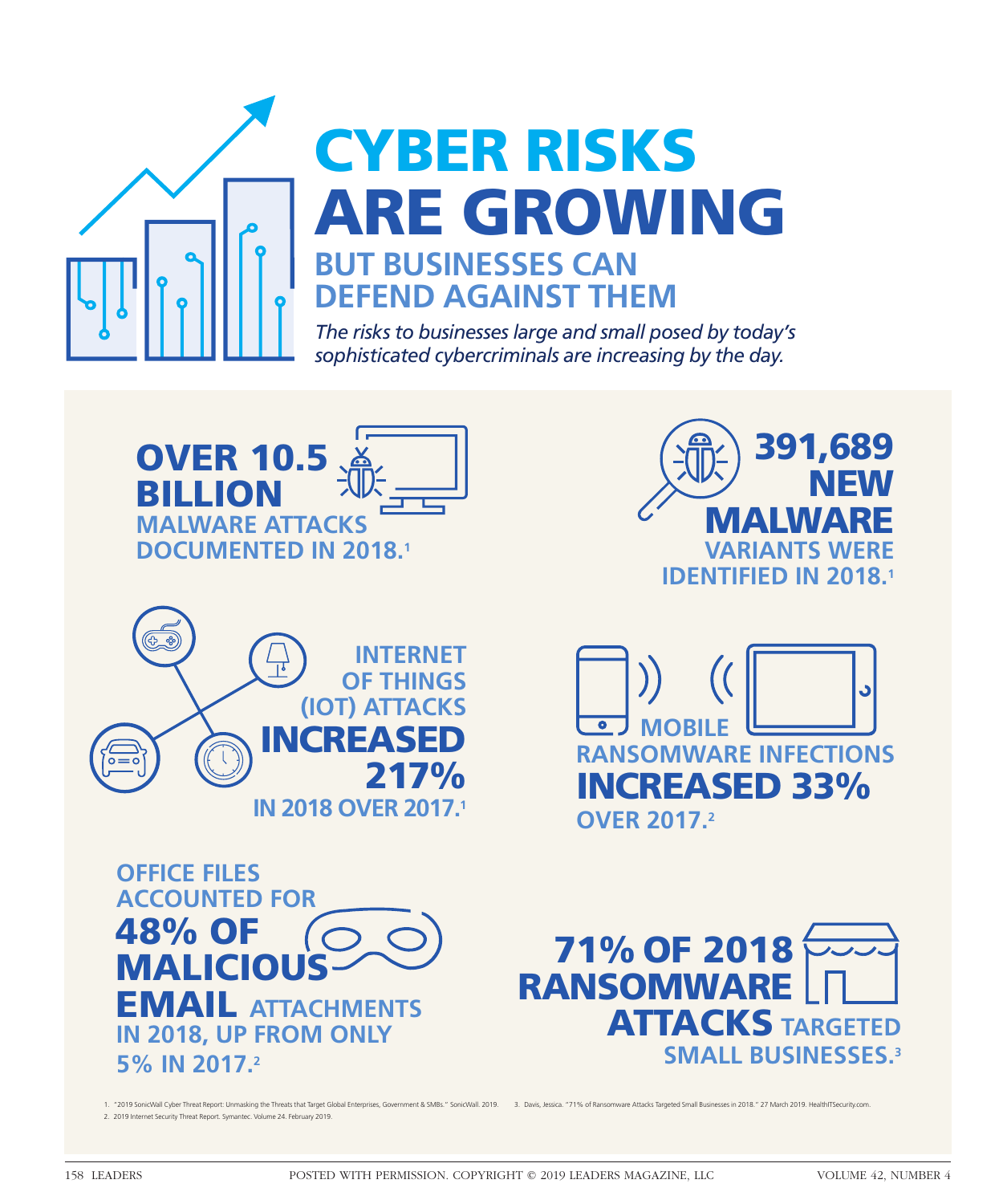

# Helping companies understand and protect Helping companies understand and protect against the expanding, global threat of cyber risk against the expanding, global threat of cyber risk

Unlike the teenage hackers of yesterday, today's high-tech pirates attack for profit, and business is booming. Globally, ransomware attacks, "cryptojacking" of digital assets and new malware variants aimed at mobile devices are on the rise. According to one cyber risk watchdog, a theoretical, international ransomware attack might have a global price tag of over \$193 billion, with up to \$89 billion of that tab landing at the feet of the American economy.<sup>1</sup>

U.S. and global companies must operate within this environment every day, but they are not without allies. The global insurance industry is developing products and tools aimed at helping companies better understand, assess and mitigate cyber risks. LEADERS recently spoke with three of Zurich's top cyber risk underwriting executives to hear their perspectives on the growing threat and how their company is helping clients protect against it. on the growing threat and how their company is helping clients protect against it.

### *An evolving threat An evolving threat*



Lori Bailey Lori Bailey Global Head Global Head of Cyber Risk of Cyber Risk Zurich Insurance Group Zurich Insurance Group

#### *How would you characterize the current state of How would you characterize the current state of global cyber risk? global cyber risk?*

Cyber risk is evolving constantly, not only because Cyber risk is evolving constantly, not only because technology is advancing so quickly, but also because technology is advancing so quickly, but also because the threat actors are keeping pace with technological the threat actors are keeping pace with technological change. Organizations are utilizing advanced change. Organizations are utilizing advanced technologies to become more efficient in their business technologies to become more efficient in their business operations. However, that efficiency may come at a operations. However, that efficiency may come at a price, since unanticipated vulnerabilities of new price, since unanticipated vulnerabilities of new technologies could be readily compromised by technologies could be readily compromised by threat actors. threat actors.

In addition, risks are heightened because cyber In addition, risks are heightened because cyber regulations are also evolving globally. In the United regulations are also evolving globally. In the United States, regulations are likely to become even tighter in States, regulations are likely to become even tighter in the wake of the GDPR adopted in Europe last year – the wake of the GDPR adopted in Europe last year – something which we are already seeing with the something which we are already seeing with the passage of the California Consumer Privacy Act (CCPA) passage of the California Consumer Privacy Act (CCPA) scheduled to go into effect in January 2020. Similar scheduled to go into effect in January 2020. Similar laws are going into effect in Brazil next year, with other laws are going into effect in Brazil next year, with other countries adopting language similar to the GDPR. As countries adopting language similar to the GDPR. As technology and cyber threats continue to evolve, new technology and cyber threats continue to evolve, new regulatory guidelines will come into play following regulatory guidelines will come into play following cyber events. Businesses will be faced with the cyber events. Businesses will be faced with the conundrum of adopting new technologies that can conundrum of adopting new technologies that can enhance their operations, but may expose new threat enhance their operations, but may expose new threat vulnerabilities and draw closer scrutiny under vulnerabilities and draw closer scrutiny under tightening regulatory frameworks. tightening regulatory frameworks.

#### *What were some of the key cyber risk findings What were some of the key cyber risk findings in the World Economic Forum's 2019 Global in the World Economic Forum's 2019 Global Risks Report? Risks Report?*

One of the biggest changes over the last several years One of the biggest changes over the last several years is that cyber risk now consistently ranks in the top five is that cyber risk now consistently ranks in the top five global risks in terms of likelihood. The overall impact is global risks in terms of likelihood. The overall impact is still somewhat undetermined because cyber events still somewhat undetermined because cyber events can impact different organizations in different ways. can impact different organizations in different ways. But cyber risks consistently pop up in the top five most But cyber risks consistently pop up in the top five most concerning risks. concerning risks.

#### *Ransomware has been making a lot of headlines Ransomware has been making a lot of headlines of late. Is the threat growing? of late. Is the threat growing?*

The threat is definitely increasing, but as a whole, The threat is definitely increasing, but as a whole, ransomware attacks are often underreported. ransomware attacks are often underreported. Companies that don't have insurance may simply pay Companies that don't have insurance may simply pay them out. The downside is you may not get the them out. The downside is you may not get the decryption key you need to get your data back. decryption key you need to get your data back. Similarly, you've also indicated that you are willing to Similarly, you've also indicated that you are willing to pay, so you could be a victim again. I see ransomware pay, so you could be a victim again. I see ransomware attacks continuing to increase as threat actors become attacks continuing to increase as threat actors become more sophisticated and the value of cryptocurrencies more sophisticated and the value of cryptocurrencies remains high. And as long as companies are willing to remains high. And as long as companies are willing to pay these kinds of attacks will continue in the future. pay these kinds of attacks will continue in the future.

#### *What keeps you awake at night when you think What keeps you awake at night when you think about the future of cyber risk? about the future of cyber risk?*

Certainly, cyber terrorism and state actors are growing Certainly, cyber terrorism and state actors are growing concerns, including attacks on critical infrastructure, concerns, including attacks on critical infrastructure, financial institutions, water supplies and utility grids. financial institutions, water supplies and utility grids. These are attacks that can not only cause financial These are attacks that can not only cause financial disruption, but also physical damage and bodily injury disruption, but also physical damage and bodily injury if taken to extremes. That's what keeps me awake if taken to extremes. That's what keeps me awake almost every night. almost every night.

- 1. Major ransomware attack could hit U.S. with \$89B in economic 1. Major ransomware attack could hit U.S. with \$89B in economic damages. Cision PR Newswire. 29 January 2019. damages. Cision PR Newswire. 29 January 2019.
- 2. Framework for Improving Critical Infrastructure Cybersecurity Version 1.1. 2. Framework for Improving Critical Infrastructure Cybersecurity Version 1.1. National Institute of Standards and Technology (NIST). U.S. Department of National Institute of Standards and Technology (NIST). U.S. Department of Commerce.16 April 2018. Commerce.16 April 2018.

# **THE FIVE CORE THE FIVE CORE FUNCTIONS FUNCTIONS OF THE NIST OF THE NIST FRAMEWORK2 FRAMEWORK2**

The National Institute of Standards and The National Institute of Standards and Technology (NIST), part of the U.S. Technology (NIST), part of the U.S. Department of Commerce, recommends Department of Commerce, recommends building a cybersecurity framework around building a cybersecurity framework around the following five steps: the following five steps:



#### IDENTIFY IDENTIFY

"Develop an organizational "Develop an organizational understanding to manage cybersecurity understanding to manage cybersecurity risk to systems, people, assets, risk to systems, people, assets, data and capabilities." data and capabilities."

### PROTECT PROTECT

"Develop and implement appropriate "Develop and implement appropriate safeguards to ensure delivery of safeguards to ensure delivery of critical services." critical services."



"Develop and implement appropriate "Develop and implement appropriate activities to identify the occurrence of activities to identify the occurrence of a cybersecurity event." a cybersecurity event."





"Develop and implement appropriate "Develop and implement appropriate activities to take action regarding a activities to take action regarding a detected cybersecurity incident." detected cybersecurity incident."

### RECOVER RECOVER

"Develop and implement appropriate "Develop and implement appropriate activities to maintain plans for resilience activities to maintain plans for resilience and to restore any capabilities or and to restore any capabilities or services that were impaired due to services that were impaired due to a cybersecurity incident." a cybersecurity incident."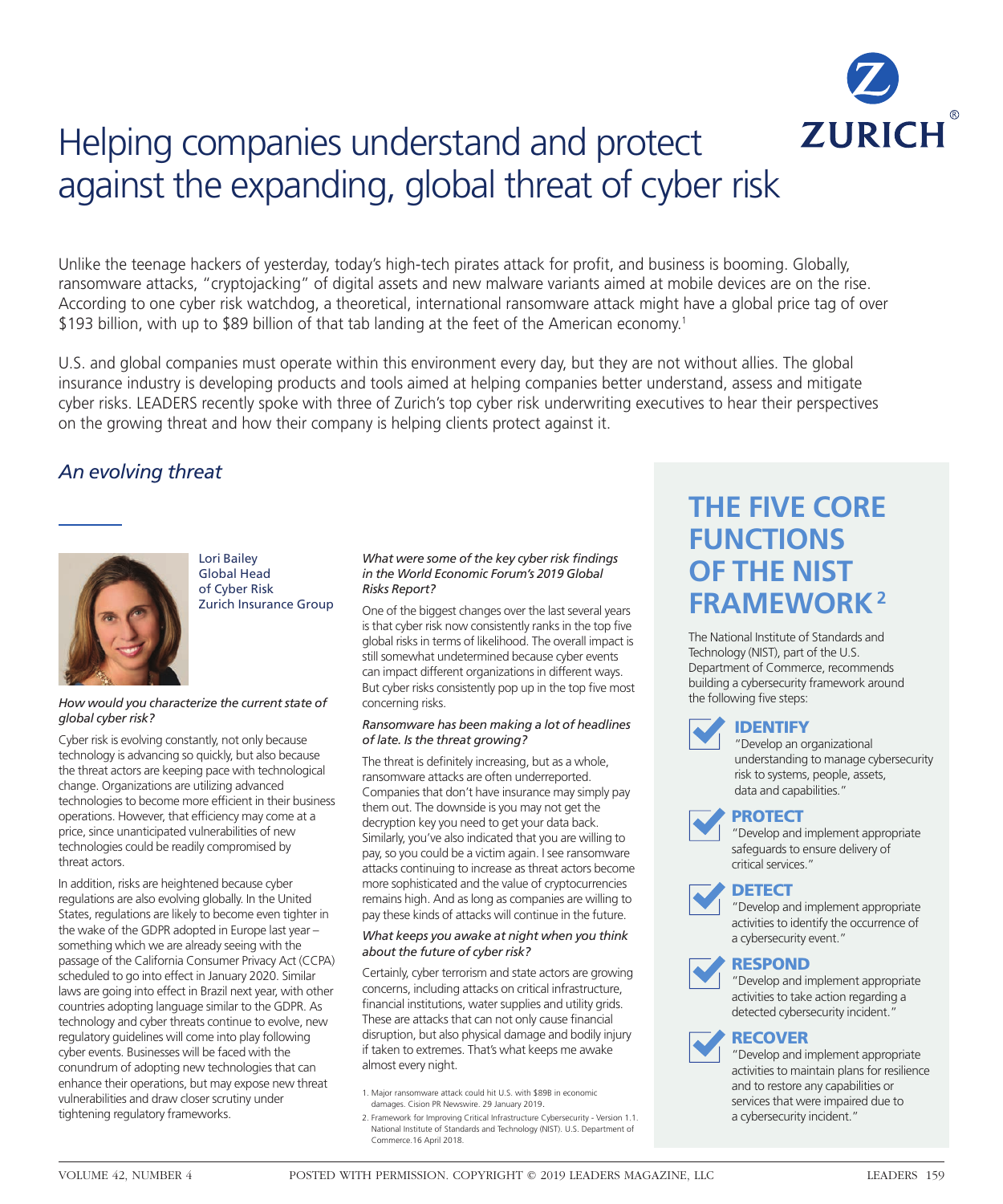

Michelle Chia Head of Cyber and Professional Liability Zurich North America

#### *Despite what appears to be growing awareness of cyber risk, do businesses fully understand the scope of the threat?*

I would say that many companies are still not as sophisticated as they need to be around this topic. Hence, they are not as well versed as they could be about cyber threats and how to protect themselves. Education is the key. That's why Zurich has partnered with organizations like the World Economic Forum. In 2018 and 2019, the WEF Global Risk Report stated that large-scale cyberattacks are among the leading risks in likelihood and impact. Educational opportunities like that report and other vehicles can help to increase the business community's understanding of cyber risk.

#### *Are smaller companies at greater risk than large firms?*

I want to emphasize that vulnerability to cyber risk is not size-dependent. We're all at risk, regardless of

size. However, midsized and smaller companies tend to have fewer resources to protect themselves. And because the world is so interconnected, there can be a domino effect when a threat enters the network of one organization and is able to spread through connections with other businesses, such as suppliers or customers. Because all companies operate in the same cyber ecosystem, what impacts one company can ultimately affect others. And the threats are evolving and changing at an accelerating pace all the time.

#### *How are cyber insurance policies responding to those evolving risks?*

Cyber insurance policies need to be updated constantly to be able to respond to the most recent types of events. Zurich did a major refresh of our standalone cyber policy at the end of last year. We are able to stay current with developing cyber risks because we have a dedicated underwriting team focused on understanding the exposure and line of business.

#### *Can cyber coverages be customized to the risks of specific industries?*

Yes, we are working to build out coverages unique to specific industries. For example, we've created an endorsement targeting the construction industry. Historically, construction has not been seen as high-risk because it was not as data-intensive as other industries. But contractors are adopting a lot of new

technologies. Construction is one of a handful of industries where the use of drones is becoming more widespread. This could mean privacy claims resulting from drone usage. We are also broadening the definition of computer equipment to include wearable safety devices provided to construction workers. While these devices increase worker safety, the technology behind the equipment can create new cyber risks for employers. We are looking to build out other industry-specific endorsements that really speak to the language and the unique needs of companies in other industries.

#### *How is Zurich helping customers address today's intensifying cyber risks?*

We have entered into a business relationship with a well-known cybersecurity provider that does monitoring and mitigation services for Zurich customers when they purchase our cyber policy. The company has extensive experience in helping both the government and commercial organizations identify the threats they are facing and ways to mitigate or eliminate the threats. Zurich also has an experienced and very capable, dedicated Cyber Risk Engineering team to help figure out what gaps may exist to help Zurich customers develop effective cyber risk response plans. We are constantly researching the risks facing our customers, helping them deal with the ones we know and preparing them for what may be on the horizon.

## *The underwriting view*



Yosha DeLong Technical Director – Cyber and Professional Lines Zurich North America

#### *How do cyber insurance policies differ from traditional property and liability policies?*

Traditional liability and property policies were written to cover conventional bodily injury claims and property losses. Cyber wasn't an issue when these policies were developed. When insurers originally began to write cyber policies, the first were designed to cover data breaches and the associated state-required notification and regulatory aspects. When the industry started writing this exposure 10 or 15 years ago, what we were seeing most often were laptop-related events, not these malicious, large-scale attacks we see now.

The kinds of threats companies are experiencing today were not even contemplated when these policies were created. We've seen a real evolution in cyber risk with the advent of ransomware and other kinds of malware that have the potential to cause significant business interruption and reputational damage.

#### *Are cyber exposures more challenging to insure than traditional risks?*

Well, some people within the insurance industry get worried when you talk about underwriting cyber because they don't believe that our industry knows the technology well enough. But the foundation of underwriting cyber is much the same as any other commercial insurance contract. You look for the facts, weigh the possibilities and map out the potential scenarios, and then make an underwriting decision based on your best information and judgment. Good risk selection is at the core of being a successful underwriter in any aspect of insurance. The main challenge in underwriting cyber risk is the continuously changing nature and scope of the threat.

For example, five years ago a lot of retail organizations got hit hard by cyberattacks. Since then, they have really changed the way they handle credit cards. That has changed the exposure for the better, at least on that aspect of the risk. On the flip side, five years ago we saw manufacturing as an easy risk to write for cyber because they didn't have large amounts of data. Now, with the business interruption implications of vendor and supplier connectivity and greater reliance on information technology in all aspects of construction, there is a huge potential for disruption if someone gets into the network and initiates a shutdown or ransomware event.

#### *Does Zurich use any special tools in the cyber risk selection process?*

Yes, we do. We have a service provider called Cyence that performs data aggregation using publicly available information about potential customers and then applies an algorithm to help determine the risk quality. It's in line with what property underwriters have been doing for years with the information provided by Risk Engineering visits.

One of the factors we must consider when underwriting cyber is that it is always a truly global risk. In property insurance, you can gain a view of your risk accumulation based on where your book of business is concentrated, such as the east coast of Florida for windstorm. Cyber isn't like that. When an event happens in the U.S., it can quickly become a global event due to the universal network connectivity. We can't view cyber risk in regional pockets like property and pretend we have a complete view of the potential scope of an event. An event can go global overnight.

I can say that the insurance industry is deeply committed to helping our customers protect against this risk. We will continue to work with customers to develop solutions both for the known cyber risks of today and the unknown ones that lie ahead.

© 2019 Zurich American Insurance Company. All rights reserved.